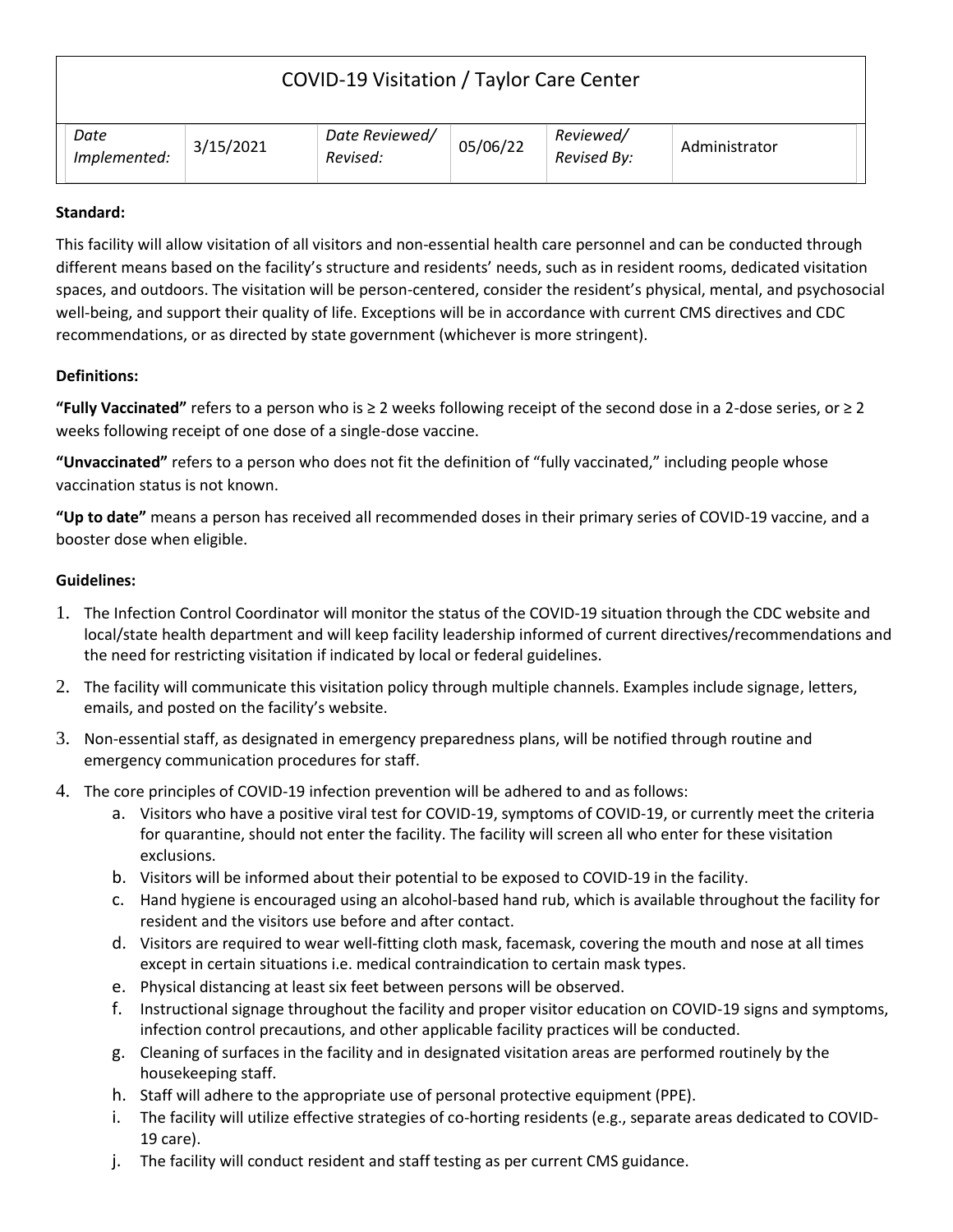- k. Physical barriers (e.g individual room, room curtains) will be used to ensure privacy and reduced risk of transmission during in-person visits.
- l. Visitors who are unable to adhere to these principles of COVID-19 infection prevention will not be permitted to visit or will be asked to leave.
- 5. Outdoor visitation will be conducted in a manner that reduces the risk of COVID-19 transmission as follows and is the preferred method when the resident and/or visitor are not up to date vaccinated against COVID-19:
	- a. Visits will be held outdoors whenever practicable and will be facilitated routinely barring weather conditions, a resident's health status or the facility's outbreak status.
	- b. Resident should wear well-fitting source control (if tolerated), maintain physical distancing from others, and not linger in common spaces when moving from their rooms to the outdoors.
	- c. The facility will have an accessible and safe outdoor space (the outdoor area at end of 300 hall way, front porch of facility) in which to conduct outdoor visitation.
- 6. Indoor visitation will be conducted in a manner that reduces the risk of COVID-19 transmission based on the following guidelines:
	- a. The facility will allow indoor visitation at all times and for all residents and will not limit the frequency and length of visits, the number of visitors, or require advance scheduling of visits.
	- b. Visits will be conducted in a manner that adheres to the core principles of COVID-19 infection prevention and does not increase risk to other residents.
	- c. Physical distancing will be maintained during peak times of visitation.
	- d. Visitors will wear source control and physically distance from other residents, staff, and other visitors that are not part of their group in the facility regardless of vaccination status.
	- e. Visitors will go directly to the resident's room or designated visitation area.
	- f. A visit in the resident's room will not be conducted if the resident's roommate is not up to date with all recommended all COVID-19 vaccine doses or immunocompromised (regardless of vaccination status), however, if the resident is unable to relocate the facility will allow in-room visitation while adhering to the core principles of infection prevention.
	- g. If the facility's county COVID-19 community level of transmission is substantially too high, all residents and visitors, regardless of vaccination status, will wear face coverings or masks and physically distance, at all times.
	- h. If the facility's county COVID-19 community level of transmission is low to moderate, residents and visitors will wear face coverings or masks and physically distance, particularly if either of them is at increased risk for severe disease or are not up to date with all recommended COVID-19 vaccine doses.
	- i. If the resident and all of their visitor(s) are up to date with vaccine and the resident is not moderately or severely immunocompromised, they may choose not to wear face coverings or masks and to have physical contact in resident's room, designated area, or outside.
	- j. For residents who are on transmission-based precautions or quarantine, visits may occur in the resident's room and the resident will wear a well-fitted facemask (if tolerated). Visitors will be made aware of the potential risk of visiting and precautions necessary in order to visit and should adhere to the core principles of infection prevention.
	- k. Residents regardless of vaccination status, may choose to have close contact (including physical touch) based on their preferences and needs, should advise their visitors the risk of physical contact prior to the visit.
- 7. When a new case of COVID-19 among staff or residents is identified, the facility will immediately begin an outbreak investigation and adhere to CMS regulations and guidance for COVID-19 testing, including routine unvaccinated staff testing, testing of individuals with symptoms and outbreak testing. See *Coronavirus Outbreak Testing Policy.*
- 8. Visits will be allowed during outbreak investigations, but visitors will be made aware of the potential risk of visiting during the outbreak investigation and adhere to the core principles of infection prevention. If visiting during this time, residents and their visitors should wear face coverings or masks during the visits, regardless of vaccination status, and visits should ideally occur in the resident's room.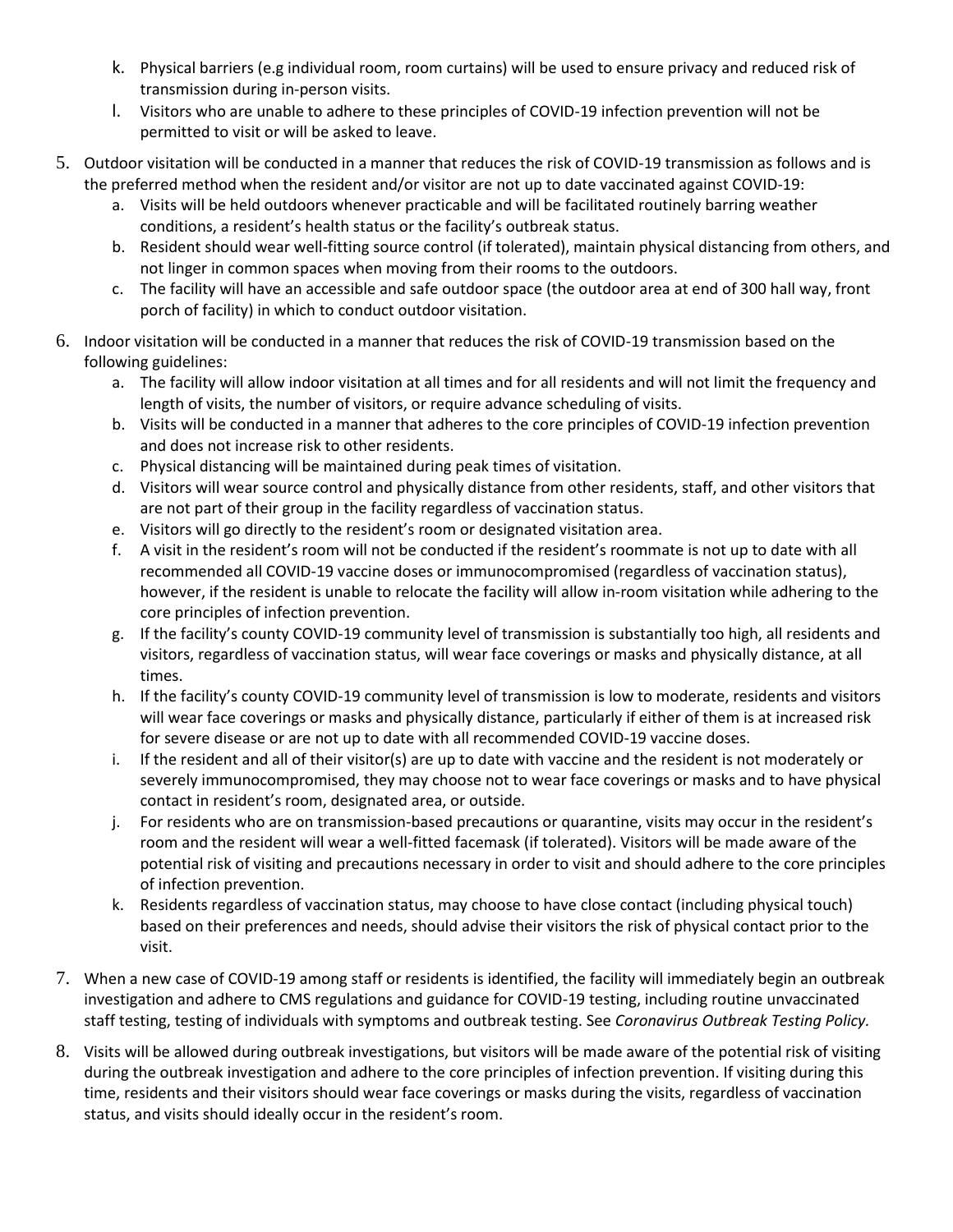- 9. Visitors will be notified about the potential for COVID-19 exposure in the facility (e.g. appropriate signage regarding current outbreaks), and adhere to the core principles of COVID-19 infection and prevention, including effective hand hygiene and use of face coverings.
- 10. Compassionate care/essential visits and visits required under the federal disability rights laws will be allowed at all times. If the resident is in transmission-based precautions or quarantine, or an unvaccinated resident is in a county where the level of community transmission is substantial or high in the past 7 days, the resident and visitor(s) should be made aware of the potential risk of visiting and the visit should take place in the resident's room.
- 11. If the Ombudsman is planning to visit a resident who is under transmission-based precautions or quarantine, or a resident who is not up-to-date with all recommended COVID-19 vaccine doses; the visitor should be made aware of the potential risk of visiting and the visit should take place in the resident's room. This is especially vital in the county where the level of community transmission is substantial or high in the past 7 days.
- 12. Alternative communication methods (phone or other technology) may be used if the resident or Ombudsman program requests it in lieu of an in-person visit.
- 13. If the Power of Attorney or Resident Representative is planning to visit a resident who is under transmission-based precautions or quarantine, or a resident who is not up-to-date with all recommended COVID-19 vaccine doses; the visitor should be made aware of the potential risk of visiting and the visit should take place in the resident's room. This is especially vital in a county where the level of community transmission is substantial or high in the past 7 days.
- 14. If the facility does not offer testing, the facility should encourage visitors to be tested on their own before coming to the facility (e.g., within 2-3 days).

All healthcare workers will be permitted to come into the facility as long as they are not subject to a work exclusion or showing signs or symptoms of COVID-19. This includes personnel educating and assisting in resident transitions to the community.

- 15. Communal activities (including group activities, communal dining, and resident outings):
	- a. Communal activities and dining may occur, but regardless of vaccination status, everyone should wear a face covering or mask while in the communal areas of the facility.
	- b. Residents are permitted to the leave the facility as they choose. The facility will remind the resident and any individual accompanying the resident to follow all recommended infection prevention practices including wearing a face covering or mask, physical distancing, hand hygiene and encourage those around them to do the same.
	- c. Upon the resident's return, the facility will take the following actions:
		- i. If the resident or family member reports possible close contact to an individual with COVID-19 while outside the facility, the facility may test the resident for COVID-19, regardless of vaccination status. Place the resident on quarantine if the resident has not been up to date with all recommended COVID-19 vaccine doses.
		- ii. If the resident develops signs or symptoms of COVID-19 after the outing, the facility may test the resident for COVID-19 and place the resident on Transmission-Based Precautions, regardless of vaccination status.
	- d. The facility may opt to test residents who are not up to date with all recommended COVID-19 vaccine doses, and residents without signs or symptoms if they leave the nursing home frequently or for a prolonged length of time, such as over 24 hours.
	- e. The facility may consider quarantining residents who are not up to date with all recommended COVID-19 vaccine doses, and who leave the facility, if based on an assessment of risk, uncertainty exists about the adherence or the adherence of those around them to recommended infection prevention measures.
	- f. The facility will monitor residents for signs and symptoms of COVID-19 daily.
	- g. Residents who leave the facility for 24 hours or longer should be managed as a new admission or readmission and follow current CDC guidance.